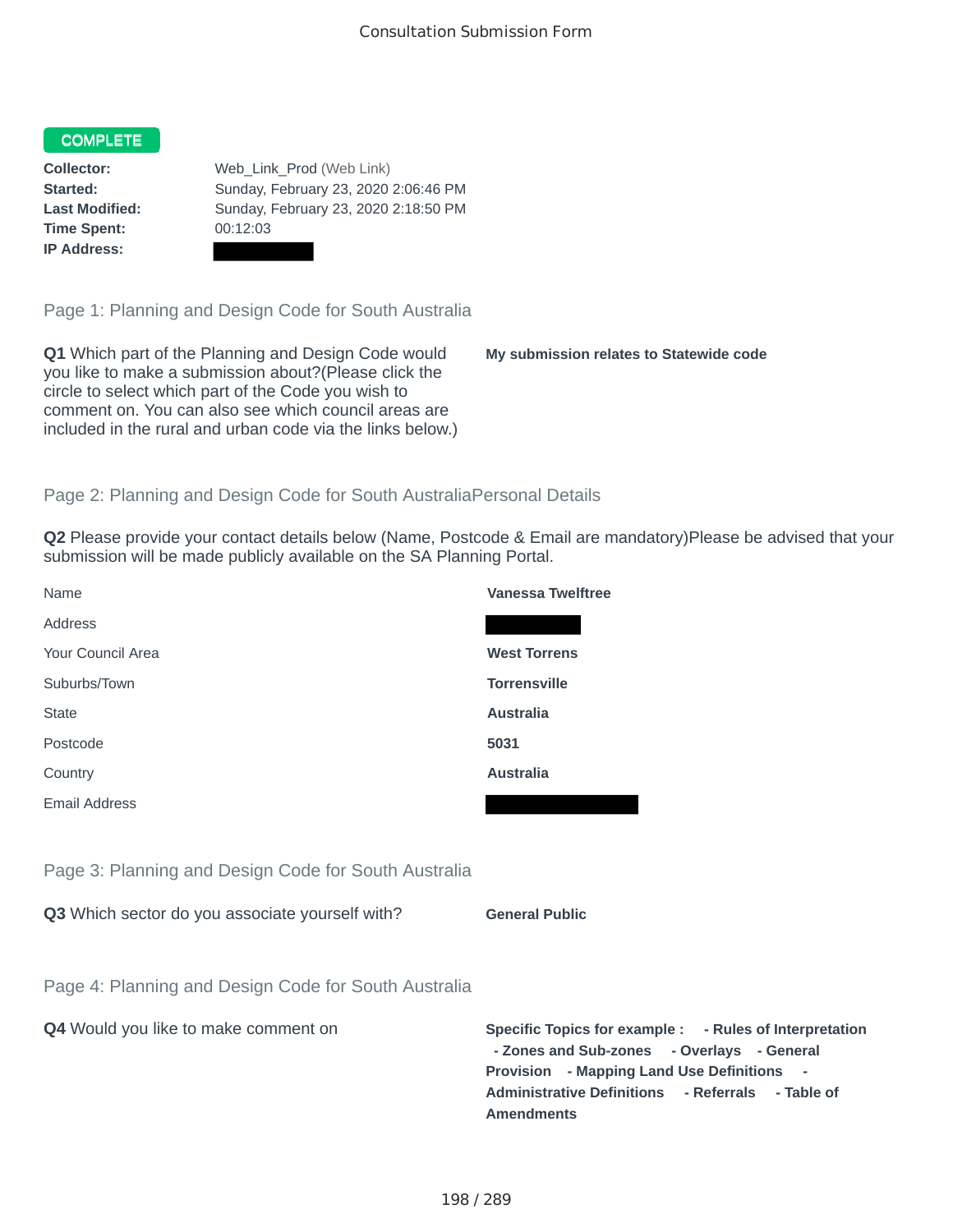| Page 5: Planning and Design Code for South Australia                                                            |                                                                                                                                 |
|-----------------------------------------------------------------------------------------------------------------|---------------------------------------------------------------------------------------------------------------------------------|
| Q5 Enter your feedback for Rules of Interpretation                                                              | <b>Respondent skipped this question</b>                                                                                         |
| Q6 Enter your feedback for Referrals                                                                            | <b>Respondent skipped this question</b>                                                                                         |
| <b>Q7</b> Enter your feedback for Mapping                                                                       | <b>Respondent skipped this question</b>                                                                                         |
| Q8 Enter your feedback for Table of Amendments                                                                  | <b>Respondent skipped this question</b>                                                                                         |
| Page 6: Planning and Design Code for South Australia                                                            |                                                                                                                                 |
| Q9 Please enter your feedback for overlaysclick next at<br>the bottom of the page for next topic                | <b>Respondent skipped this question</b>                                                                                         |
| Page 7: Planning and Design Code for South Australia                                                            |                                                                                                                                 |
| Q10 Please enter your feedback for zones and subzonesclick next at the bottom of the page for next topic        |                                                                                                                                 |
| Suburban Neighbourhood Zone                                                                                     | Wish my area and surrounding areas to remain the<br>Suburban Neighbourhood Zone in accordance with the<br>heritage of the area. |
| Housing Diversity Neighbourhood Zone                                                                            | Against Housing Diversity Neighbourhood Zone in my<br>area and surrounding areas                                                |
| Page 8: Planning and Design Code for South Australia                                                            |                                                                                                                                 |
| Q11 Please enter your feedback for general policyclick<br>next at the bottom of the page for next topic         | <b>Respondent skipped this question</b>                                                                                         |
| Page 9: Planning and Design Code for South Australia                                                            |                                                                                                                                 |
| Q12 Please enter your feedback for Land use<br>Definitionclick next at the bottom of the page for next<br>topic | <b>Respondent skipped this question</b>                                                                                         |
| Page 10: Planning and Design Code for South Australia                                                           |                                                                                                                                 |
| Q13 Please enter your feedback for Admin<br>Definitionsclick next at the bottom of the page for next            | <b>Respondent skipped this question</b>                                                                                         |